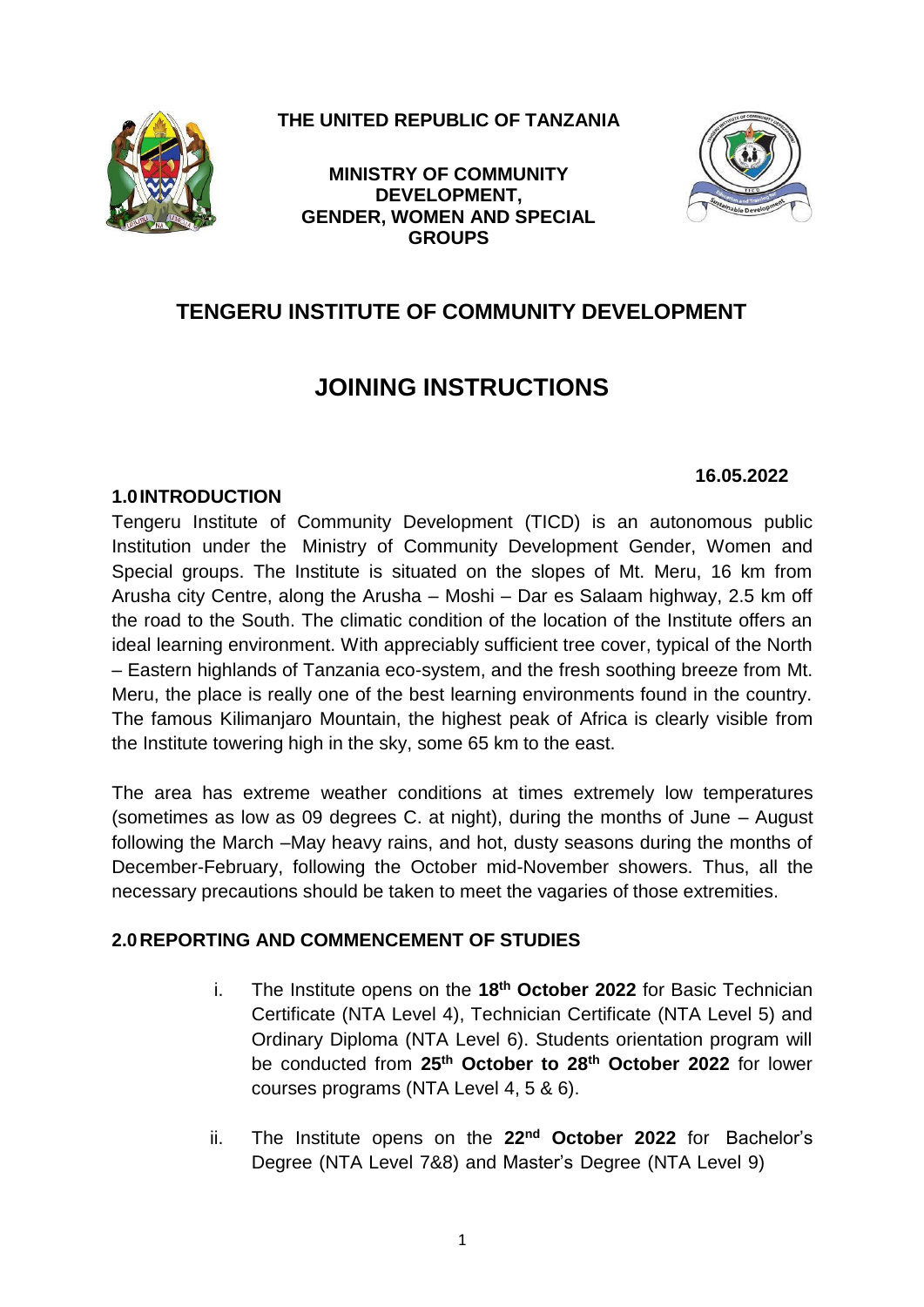courses. Students orientation program will be conducted from **31 st October 2021 to 4 th November 2022**.

- iii. Class timetables will be availed during the orientation week.
- iv. All selected students should report and register **within the first two weeks (14 days)** of commencement of Academic year. Please note that failure to report and register within the prescribed time lead to cancellation of admission.

## **3.0PAYMENT OF FEES & OTHER EXPENSES**

- i. The applicable fee tuition fee installment and other expenses must be paid in full, in advance before registration. Please note that no student will be registered without paying tuition fee and other expenses.
- ii. Fees may be paid in full once, or in **four installments** as shown in the attached fee structure.
- iii. All Institute payments shall be done by using a **Control Number** issued by Institute's Accounts and Finance Department or generated electronically from the Students Information Management System (SIMS) accessible through the Institute's website.
- iv. Bank pay-in- slip or any other acceptable means of verification must be produced as evidence of payment during registration process.
- **v.** Fees and other expenses once paid are not refunded**.**
- vi. Fees and other expenses are subject to review each academic year.

# **4.0AUTHENTICITY OF DOCUMENTS**

The burden of proof for the authenticity of documents submitted during applications process lies on applicant. TICD reserves the right at any time before or during the progress of your programme to revoke the admission and/or registration status if should it be found that the applicant used false documents or does not meet the required admission standards. In case of revocation of students' admission/registration the said student will be ineligible for any refund of the paid to the Institute.

## **5.0REGISTRATION**

Registration takes place at the Institute main campus and at the TICD Town Center. Student's registration MUST be completed **within the two weeks (14 days)** of commencement of each semester. Failure to register during the prescribed period shall be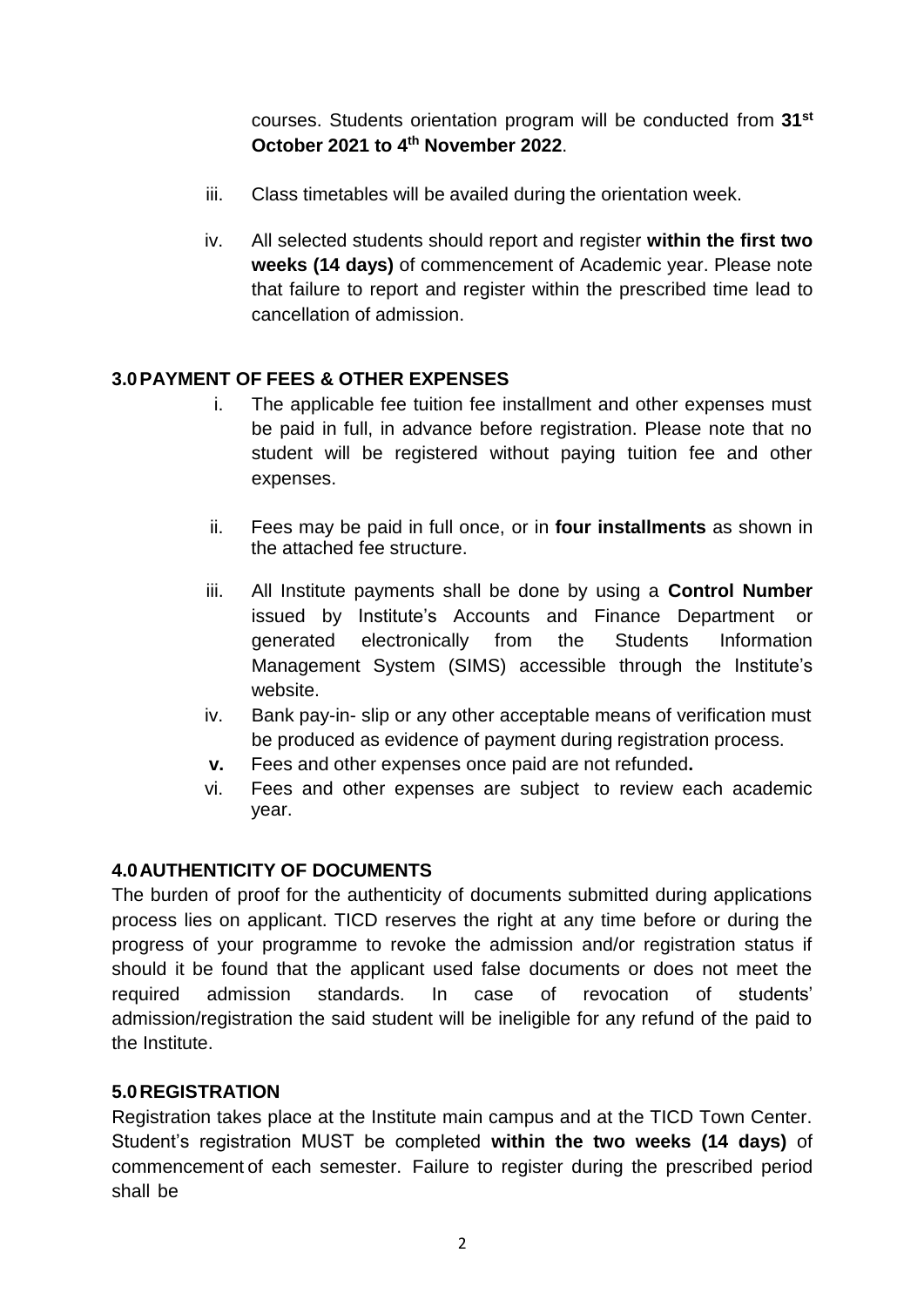interpreted as withdrawal from the course and shall therefore lead to cancellation of your selection.

The following must be produced during the registration process;

- i. Original certificates of Secondary Education Examination (CSEE), Advanced Certificate of Secondary Education (ACSEE) or Diploma, Degree certificate and transcripts for verification
- ii. Evidence of payment of the required tuition fee and other expenses.
- iii. Certified copies of birth and all academic certificate and transcripts.
- iv. Release Letter from employer (for in-service students)
- v. Residence Permit (for international students)
- vi. Dully completed and signed medical examination form.
- vii. Two recent Passport photos bearing your names and program of study at the back.
- viii. Health Insurance Card or Pay slip of TZS 50,400 to NHIF.

Upon fulfilling all registration requirements, the student will be issued with a registration number and an Identity Card by the Registrar's office.

#### **6.0STUDENTS HEALTH & INSURANCE**

- i. The Institute has a fully operational dispensary to cater for minor health problems for students and the surrounding community. In addition, West Meru Hospital, a district hospital is within 2.5 km reach for handling serious cases. The attention of the fully equipped Regional Hospital is obtained in the heart of Arusha City within 10km reach, while the services of the referral hospital are available at the Kilimanjaro Christian Medical Centre (KCMC) in Moshi, some 65 km away. Students admitted at TICD Arusha Town Centre have access to health facilities only 500M within the surrounding area.
- ii. Every student is mandatorily required to have a health insurance cover. Health insurance cards must be produced during registration. For those without any insurance cover, they should obtain health insurance cover from the National Health Insurance Fund (NHIF) issued at 50,400/= per year.
- iii. Students with NHIF cards already must submit a copy during registration process for approval.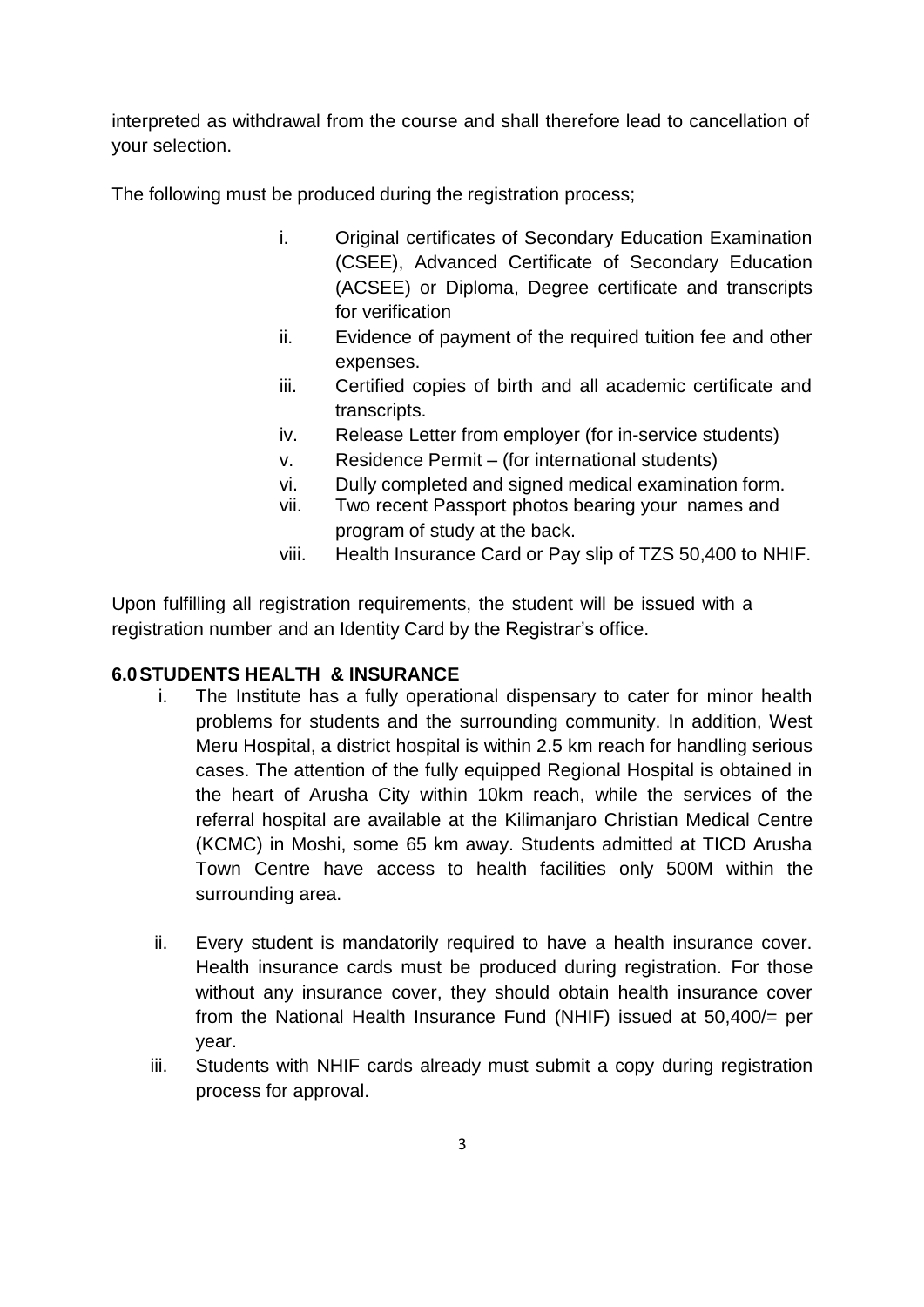## **7.0MEALS SERVICES**

The Institute does not provide meals to students. Students residing within the campus can buy their meals from the Institute Cafeteria that is privately run and selfservice. Students have liberty to take their meals wherever they choose at their own expense. Parents, guardians and sponsors are advised to provide adequate meal allowance directly to students to cover breakfast, lunch and dinner. For students residing within the campus, cooking in hostels is strictly prohibited.

#### **8.0STUDENT'S ORGANIZATION**

All students admitted to the Institute are automatically members of the Tengeru Institute of Community Development Students Organization (TICD-SO). As a student body, TICD-SO is an independent student's organization responsible for organizing and coordinating student's activities. Membership to TICD-SO is **20,000 shillings.**

#### **9.0WORSHIP**

The Institute recognizes the individual's right of worship. However, it does not have any facilities designated for that purpose. Students are therefore advised to use the facilities available for religious services outside the campus.

#### **10.0 COMMUNICATION**

Students registered for a course of study at TICD are required to regularly consult notice boards designated for reach departments as well as the Registrar's office. Students should also regularly consult the TICD website [\(www.ticd.ac.tz\)](http://www.ticd.ac.tz/) for any information that may have a bearing on their studies or welfare. For internal communication, students are advised to use the communication module in their Student Information System (SIMS) accounts.

## **11.0 STUDENT ACCOMMODATION**

The Institute does not guarantee availability of hostel space for all students. To avoid inconveniences, students are advised to make their own arrangements for accommodation outside the Institute well in advance prior to commencement of the academic year. The Dean of student's office may assist students in securing accommodation in privately operated facilities.

## **12.0 DRESS CODE**

All students are required to observe appropriate dress code at all times both on and off campus during their study as part of the Institute policy, rules and regulations. Posters showing inappropriate dress code is available at [www.ticd.ac.tz.](http://www.ticd.ac.tz/) Students are strictly not allowed to wear the followings;

- i. Jeans with holes
- ii. Mesh type of see-through clothes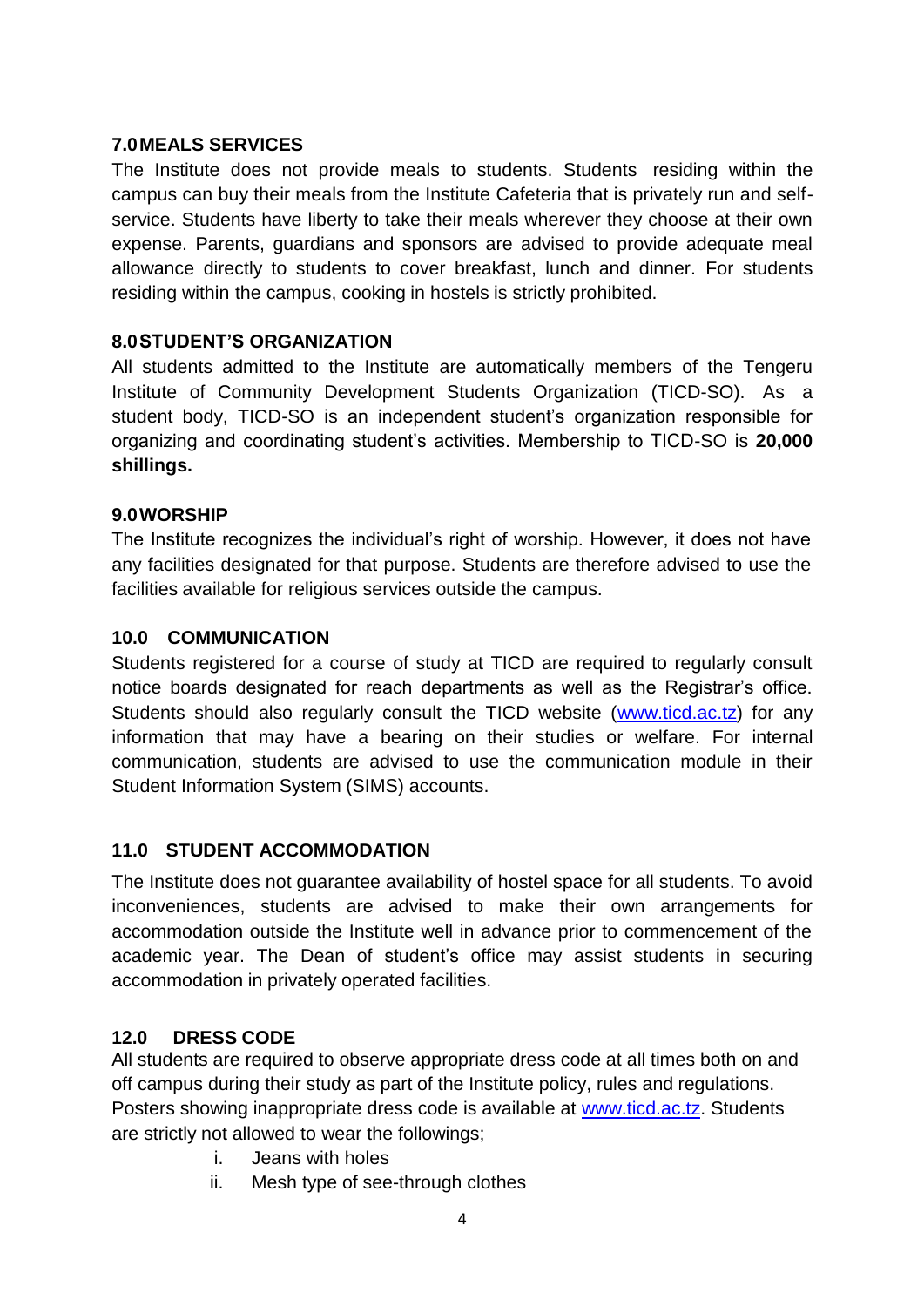- iii. Trousers hanging under the buttocks (Mlegezo)
- iv. Very tight trousers, skirts, blouses
- v. Dress/skirts with excessive slit (mpasuo)
- vi. Any dress that leaves the stomach, waist, chest, and or back open
- vii. Shorts or skirts that do not cover the knees when seated
- viii. Earrings for men
- ix. Unbuttoned shirts
- x. Pajamas, flip flops or slippers outside the residence halls
- xi. Any kind of dressing that leaves underwear visible
- xii. Any kind of dressing that leaves the breasts open/visible.
- xiii. Hats or caps worn back ward
- xiv. Clothes with inappropriate or unsuitable graphics/slogans or obscene/abusive language
- xv. Inappropriate hair style for men e.g. plating
- xvi. Any kind of dressing that the Institute Official may deem inappropriate

# **13.0 DISCIPLINE**

Students are required to demonstrate good behavior within and outside the Institute. Students must follow the institute's rules, regulations and student's bylaw. Failure to observe and fulfill the Institute's Rules, Regulation and Students By- Laws attracts a disciplinary action that may include expulsion from the studies.

## **14.0 GENERAL**

Admission into a learning Institution is an important step towards the determination of your future life and aspirations. I believe that you will find this a memorable achievement, which you would like to pursue to success. In that spirit, I am confident that you will use all the time and resources at your disposal very effectively to make thing happen, which will eventually shape your own image and that of your Country. **Karibu sana Tengeru Institute of Community Development!**

# **CONTACT:**

**Rector Tengeru Institute of Community Development P. O. Box 1006 Arusha**

**Email: [registrar@ticd.ac.tz](mailto:registrar@ticd.ac.tz) Phone Number 0742350781 or 0684508904 or 0715108390**